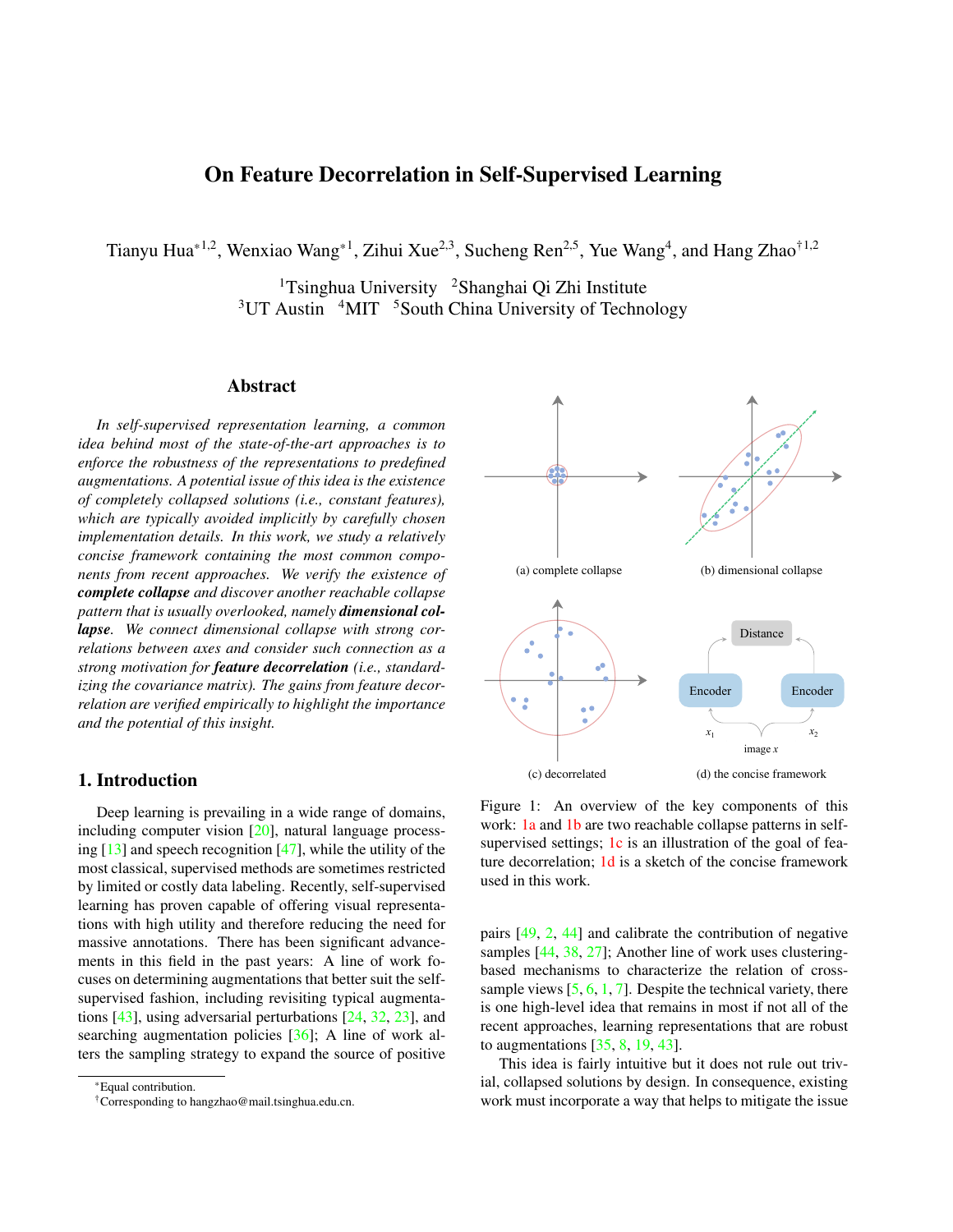<span id="page-1-0"></span>of feature collapsing. Complete collapse, where the repre-sentations collapse into a constant as in Figure [1a,](#page-0-0) is the most well-known type of collapse and is addressed differently in existing work with carefully chosen implementation details: To name a few, SimCLR [\[8\]](#page-8-8) and Uniformity[\[45\]](#page-9-10) use losses that maximize the distance between different samples; SwAV [\[7\]](#page-8-7) includes an additional online clustering branch that clusters data into a predefined number of groups; BYOL [\[18\]](#page-8-10) relies on a predictor structure, a properly inserted stop-gradient operator and a momentum encoder; SimSiam [\[10\]](#page-8-11) simplifies the framework of BYOL by removing the momentum encoder. Given their success in preventing complete collapse, the study of other potential collapse issues in self-supervised learning has been ignored.

Meanwhile, feature decorrelation appears to be a valuable idea in the field of machine learning: In discriminative tasks, [\[12,](#page-8-12) [48\]](#page-9-11) introduce in objective functions additional terms regularizing correlation matrices and [\[25,](#page-9-12) [26\]](#page-9-13) develop normalization layers standardizing covariance matrices to obtain higher accuracy; In generative tasks, it is through feature decorrelation that [\[41\]](#page-9-14) produces more realistic synthesized images and [\[39\]](#page-9-15) offers better utility of domain adaptation.

In this work, we revisit the collapse issue of selfsupervised learning and show how the idea of feature decorrelation helps to resolve the issue and improve the utility, using a framework presented in Figure [1d](#page-0-3) that contains the most common components of existing approaches. Our contribution includes:

• We verify the existence of complete collapse in selfsupervised settings and address it successfully by standardizing variance.

• We discover another reachable collapse pattern ignored by existing works, namely dimensional collapse.

• We reveal the connection between dimensional collapse and strong correlations, which leads to the idea of standardizing covariance (*i.e.* feature decorrelation).

• Empirically, the performance gains from feature decorrelation in a wide range of settings confirm the importance and the potential of this insight.

# 2. Related Work

Contrastive learning. Contrastive approaches learn representations by maximizing agreement between two augmented views of a sample (*i.e.*, positive pairs) and disagreement of views from different samples (*i.e.* negative pairs). Following this idea, many methods have been developed [\[35,](#page-9-9) [22,](#page-8-13) [46,](#page-9-16) [21,](#page-8-14) [19,](#page-8-9) [8,](#page-8-8) [45\]](#page-9-10). As they benefit from a large number of negative samples, contrastive learning methods require a memory bank  $[46]$ , a queue  $[19]$  to store negative samples, or large batch sizes [\[8\]](#page-8-8) to work well. This leads to the question of whether using negative samples is necessary.

Clustering. Clustering-based methods partially answer this question. They discriminate between groups of images with similar features instead of individual images  $[5, 6, 1, 7]$  $[5, 6, 1, 7]$  $[5, 6, 1, 7]$  $[5, 6, 1, 7]$  $[5, 6, 1, 7]$  $[5, 6, 1, 7]$  $[5, 6, 1, 7]$ . SwAV  $[7]$  clusters data and enforces consistency between cluster assignments produced from different views of the same sample. However, these methods require a costly clustering phase and large batches to have a sufficient number of samples for clustering [\[18,](#page-8-10) [10\]](#page-8-11).

BYOL and SimSiam. Another recent line of work achieves remarkable results by only using positive samples. BYOL [\[37\]](#page-9-17) proposes an online network along with a target network, where the target network is updated with a moving average of the online network to avoid collapse. Contrary to them, SimSiam [\[10\]](#page-8-11) demonstrates that a predictor network and a properly inserted stop-gradient operator are the crucial components in preventing collapse. Tian *et al*. provide an analysis of how various factors involved in BYOL and SimSiam work together to prevent collapse [\[42\]](#page-9-18).

Normalization. Different from previous works that attribute collapse prevention to "asymmetry", *i.e.*, a predictor network and stop gradient, we propose a new angle to understand collapse in this work. Based on this view, we introduce normalization techniques in supervised learning to the task of learning representations without negative pairs. Batch Normalization (BN) [\[28\]](#page-9-19) is the first to perform normalization per mini-batch in a way that supports back-propagation, and has shown remarkable performance in training deep neural networks. The idea of BN is to center and scale activations. Another normalization technique, Decorrelated Batch Normalization (DBN) [\[25\]](#page-9-12) proposes to whiten activations within each mini-batch. In this work, we demonstrate that in the context of self-supervised learning, BN encounters dimensional collapse while DBN effectively avoids all kinds of collapse.

Two concurrent works [\[14,](#page-8-15) [51\]](#page-10-0) explore similar ideas to ours for preventing collapses. W-MSE [\[14\]](#page-8-15) whitens feature representations within each batch via Cholesky decomposition. Barlo Twins [\[51\]](#page-10-0) enforces the cross-correlation matrix between outputs of a positive pair to be close to identity, using an additional loss function. These attempts corroborate the potential of feature decorrelation and highlight the necessity of our findings towards understanding and addressing feature collapses.

# 3. Main Results

In this section, we will take a close look at two collapse patterns in self-supervised learning settings. We will show how the first one, a well-known collapse pattern termed complete collapse, is addressable with BN [\[28\]](#page-9-19) since it is associated with vanishing variances.

Furthermore, with complete collapse avoided, we discover another reachable collapse pattern overlooked by existing work, namely dimensional collapse. We relate di-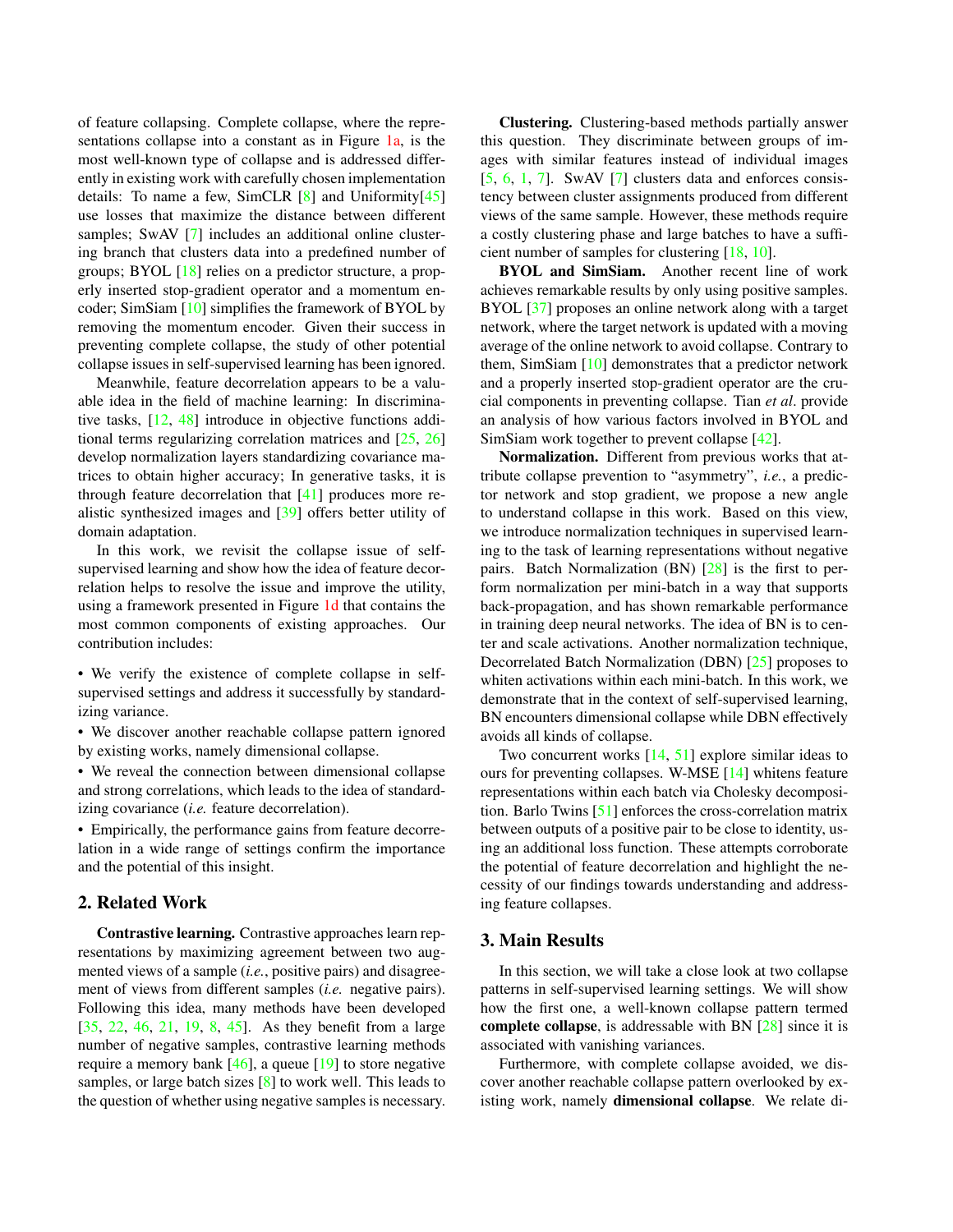<span id="page-2-5"></span><span id="page-2-0"></span>

<span id="page-2-1"></span>Figure 2: Direct visualization of 2-dimensional projection spaces on CIFAR-10. Different colors correspond to different classes. Figure [2a,](#page-2-0) [2b](#page-2-1) and [2c](#page-2-2) are from the concise framework we use. For completeness, we visualize the 2-dimensional projection spaces of SimCLR (by setting the output dimension of the projector to be 2) and a supervised baseline (by letting the penultimate layer to contain 2 neurons) in Figure [2d](#page-2-3) and [2e.](#page-2-4)

mensional collapse to strong correlations between axes and show with DBN [\[25\]](#page-9-12) that standardizing covariance matrix helps in alleviating dimensional collapse.

We also introduce in this section an easy add-on to DBN that enforces further decorrelation, which will be compared empirically with DBN in Section [4](#page-5-0) to support the importance and the potential of feature decorrelation. We refer to DBN with this add-on as Shuffled-DBN.

In the last part of this section, we include elaborations of some details that are postponed for coherence.

#### 3.1. Preliminary

We utilize here a relatively concise framework for selfsupervised representation learning as follows, which contains only the most common components of modern selfsupervised approaches:

Definition 1 (Concise Framework) *In the concise framework, given the training data distribution* D *and the augmentation distribution*  $\mathcal{T}$ *, the model parameter*  $\theta$  *is trained to maximize/minimize the objective function with the following form:*

$$
\mathcal{L}(\theta) = \mathbb{E}_{T_1, T_2 \sim \mathcal{T}} \ell(f_{\theta}(x_1), f_{\theta}(x_2)),
$$

*where*  $f_{\theta}$  *is the encoder that contains a backbone and a projector,*  $x_1 = T_1(x)$ ,  $x_2 = T_2(x)$ , and  $\ell$  *is the similarity/distance function. A sketch of this framework is presented in Figure [1d.](#page-0-3)*

Unless otherwise specified, squared error  $\ell(z_1, z_2) = ||z_1 - z_2||$  $z_2\parallel_2^2$  is used as the distance function. We will elaborate the choice of  $\ell$  in Section [3.4.1.](#page-4-0)

# 3.2. Reachable Collapse Patterns and Their Indicators

To build up intuitions, we now apply to CIFAR-10 a specific realization of the concise framework, which we refer <span id="page-2-4"></span><span id="page-2-3"></span><span id="page-2-2"></span>to as the baseline: The encoder  $f_{\theta}$  is a ResNet-18 backbone plus a projector MLP with an output dimension of 2 and two hidden layers with 64 neurons in each. ReLU activation and BN are appended to both hidden layers of the projector.

Here we set the output dimension of the projector to be 2 for easy visualization. We will show later that our findings remain in high-dimensional projection space.

The resulted representation yields an accuracy of only 28.56% in linear evaluation and we visualize in Figure [2a](#page-2-0) the projection space (*i.e.*  $f_{\theta}(T(x))$  where  $x \sim \mathcal{D}, T \sim \mathcal{T}$ ).

In Figure [2a,](#page-2-0) we observe a projection space that collapses to a single point, which we refer to as complete collapse. When it happens, almost no gradient can be propagated back through the projection space (since  $\nabla_{f_{\theta}(T(x))}\ell \approx 0$ ) to influence the learned representation and therefore its utility is compromised.

Complete collapse is a widely known type of collapse in representation learning, and it is associated with vanishing variances. Accordingly, using BN in the projection space to standardize variance can be a way to mitigate complete collapse.

Definition 2 (Batch Normalization [\[28\]](#page-9-19)) *For a Batch Normalization (BN) layer that takes as its input a batch of* D-dimensional vectors  $X = (x_1, \dots, x_B) \in \mathcal{R}^{D \times B}$ , its *output is a batch of vectors*  $Y = (y_1 \cdots, y_B) \in \mathcal{R}^{D \times B}$ , *computed as follows:*

$$
y_{b,d} = \frac{x_{b,d} - \mu_d}{\sqrt{\sigma_d^2 + \epsilon}} \cdot \gamma_d + \beta_d
$$

*for all*  $b \in \{1, \dots, B\}$  *and*  $d \in \{1, \dots, D\}$ *, where*  $\gamma$ *,*  $\beta$  *are learnable affine parameters,* ϵ *is a small constant originally proposed for numerical stability. In training time,*  $\mu_d, \sigma_d^2$ *are mean and variance computed over the* d*-th row of the input batch* X*, and in inference time, running estimations from training time are used.*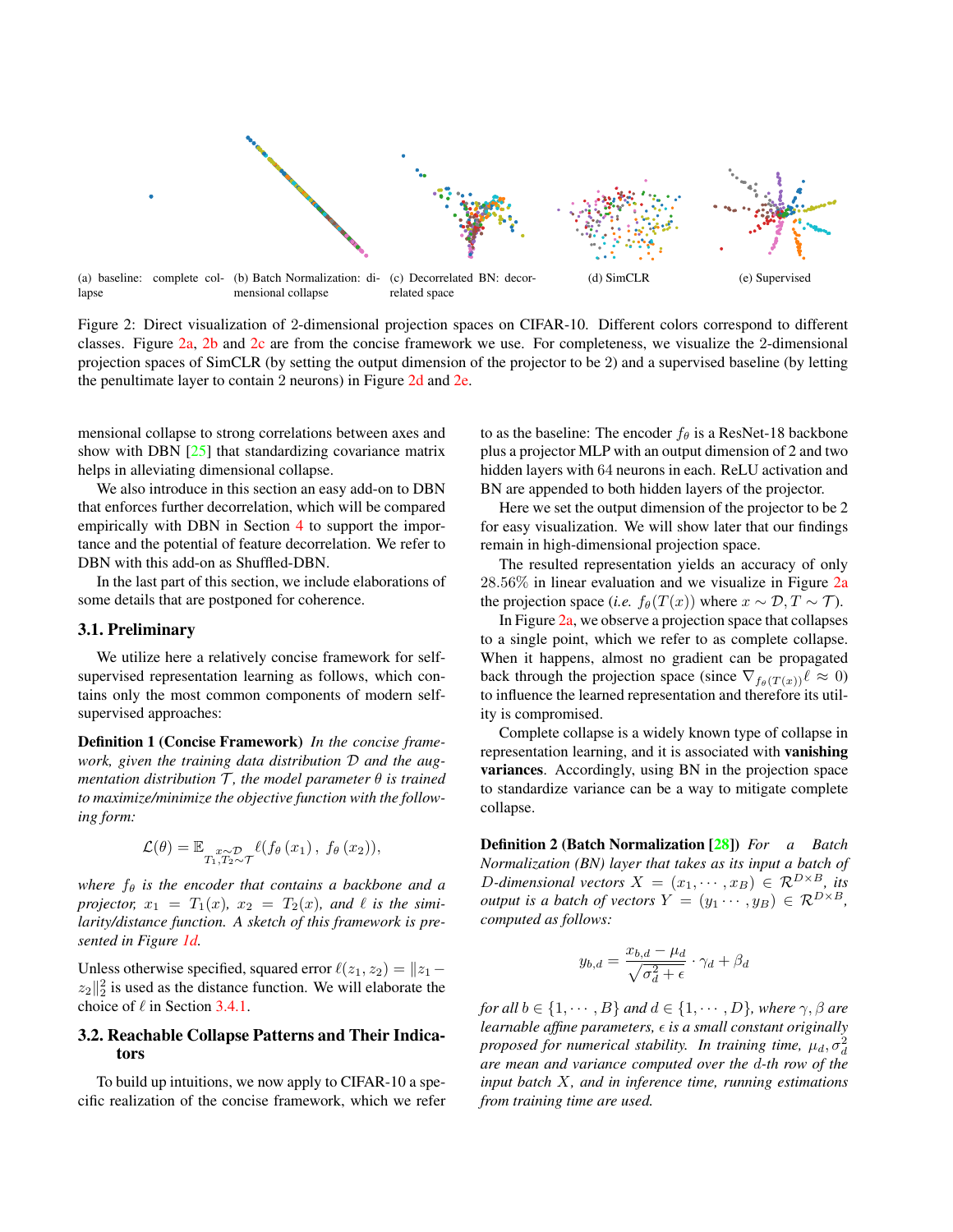<span id="page-3-2"></span>We append to the projector of the baseline an additional BN layer with no affine parameter and  $\epsilon = 0$  (*i.e.*  $y_{i,j} =$  $\frac{x_{i,j}-\mu_j}{\sqrt{\sigma_j^2}}$ , whose necessity will be elaborated in Section [3.4.2\)](#page-5-1) and visualize the projection space in Figure [2b.](#page-2-1) The corresponding representation yields an accuracy of 69.52% in linear evaluation, significantly improved over 28.56% obtained by the completely collapsed baseline.

With complete collapse resolved, we notice another usually overlooked collapse pattern in the projection space, termed dimensional collapse, for which the projected features collapse into a low-dimensional manifold such as the single line in Figure [2b.](#page-2-1) Dimensional collapse can harm utility and should be addressed appropriately. By definition, dimensional collapse is associated with strong correlations between axes. As a sanity check, we adapt DBN [\[25\]](#page-9-12) to standardize the covariance matrix for mitigation of this issue.

#### Definition 3 (Decorrelated Batch Normalization [\[25\]](#page-9-12))

*The Decorrelated Batch Normalization (DBN) layer with a group size* G *takes as its input a batch of* D*-dimensional vectors*  $X = (x_1, \dots, x_B) \in \mathcal{R}^{D \times B}$  *and its output is a batch of vectors*  $Y = (y_1 \cdots, y_B) \in \mathcal{R}^{D \times B}$  *computed as follows:*

$$
Y^{[h]} = ZCA(X^{[h]}),
$$

*where*  $X^{[h]}$  =  $((X_{(h-1)\cdot G+1})^T, \cdots, (X_{h\cdot G})^T)^T$  ∈  $\mathcal{R}^{G\times B}$  and  $Y^{[h]}$  =  $((Y_{(h-1)\cdot G+1})^T, \cdots, (Y_{h\cdot G})^T)^T \in$ 

RG×B*. In other words, DBN divides the D feature dimensions into groups of size* G *and applies ZCA whitening to each group independently.*

Definition 4 (ZCA Whitening [\[3\]](#page-8-16)) *ZCA Whitening takes* as its input a batch of D-dimensional vectors  $X =$  $(x_1, \dots, x_B) \in \mathcal{R}^{D \times B}$  *and its output is a batch of vectors*  $Y = (y_1 \cdots, y_B) \in \mathcal{R}^{D \times B}$  *computed as follows:* 

$$
Y = Q\Lambda^{-\frac{1}{2}}Q^T\hat{X},
$$

*where*  $\hat{X}$  *is*  $X$  *with rows normalized to zero-mean (i.e.*  $\hat{X}_{d,b} = X_{d,b} - \frac{1}{B} \sum_{k=1}^{B} X_{d,k} = x_{b,d} - \frac{1}{B} \sum_{k=1}^{B} x_{k,d}$  $\Lambda \in \mathcal{R}^{D \times D}$  is a diagonal matrix filled with the eigenval*ues of*  $\Sigma = \hat{X}\hat{X}^T$  *and*  $Q \in \mathcal{R}^{D \times D}$  *is the corresponding orthonormal eigenvectors (i.e.*  $\Sigma = Q\Lambda Q^T$ ). ZCA assumes  $\Sigma = \hat{X}\hat{X}^T \in \mathcal{R}^{D \times D}$  is full-rank.

The rows of the  $ZCA$ 's output  $Y$  are zero-mean, and therefore the corresponding covariance matrix is

$$
YYT = Q\Lambda-\frac{1}{2}QT \hat{X} \hat{X}T Q\Lambda-\frac{1}{2} QT= Q\Lambda-\frac{1}{2} QT Q\Lambda QT Q\Lambda-\frac{1}{2} QT= Q\Lambda-\frac{1}{2} \Lambda\Lambda-\frac{1}{2} QT= QQT = I.
$$

<span id="page-3-0"></span>

Figure 3: A comparison of learning processes with different variants of the concise framework. For both collapse patterns, collapsed variants optimize loss function easily but offer representations with degraded utility.

<span id="page-3-1"></span>

|                      | acc. $(\%)$    | std.         | corr.        | loss         |
|----------------------|----------------|--------------|--------------|--------------|
| vanilla<br><b>BN</b> | 35.44<br>70.85 | 0.00<br>1.00 | 0.13<br>0.99 | 0.00<br>7.01 |
| <b>DBN</b>           | 84.41          | 1.00         | 0.00         | 39.04        |

Table 1: A comparison of the eventual representations with different variants of the concise framework: acc. denotes the accuracy in linear evaluation; std. denotes the average standard deviation over 128 dimensions of the projected features; corr. denotes the average correlation strength (*i.e.* the average of the absolute values of non-diagonal entries of the correlation matrix) of the projected features; loss denotes the training loss. The group size of DBN is 128.

Thus DBN standardizes the covariance matrices of dimension groups to alleviate dimensional collapse issues.

We visualize in Figure [2c](#page-2-2) the projection space with a DBN layer (group size  $G = 2$ ) appended to the projector of the baseline. The corresponding representation offers an accuracy of 72.45% in linear evaluation, which reveals already, in this 2-dimensional case, a non-negligible gap from 69.52% offered by the dimensionally collapsed one. It corroborates the importance of feature decorrelation to self-supervised representation learning.

The collapse patterns we observed remain reachable with a high-dimensional projection space and remain linked respectively with vanishing variances and strong correlations. In Figure [3](#page-3-0) and Table [1,](#page-3-1) we include a comparison of these variants when the projector is a 2-layer MLP with 128 hidden neurons and 128-dimensional outputs.

In this comparison, we observe vanishing variances (through std.) with the vanilla framework and strong correlations (through corr.) with BN, which serve as signs of complete collapse and dimensional collapse, respectively. Another observation is that the utility gain by addressing these collapse patterns enlarges with an increased dimension of projection spaces. This observation further corroborates the potential of feature decorrelation.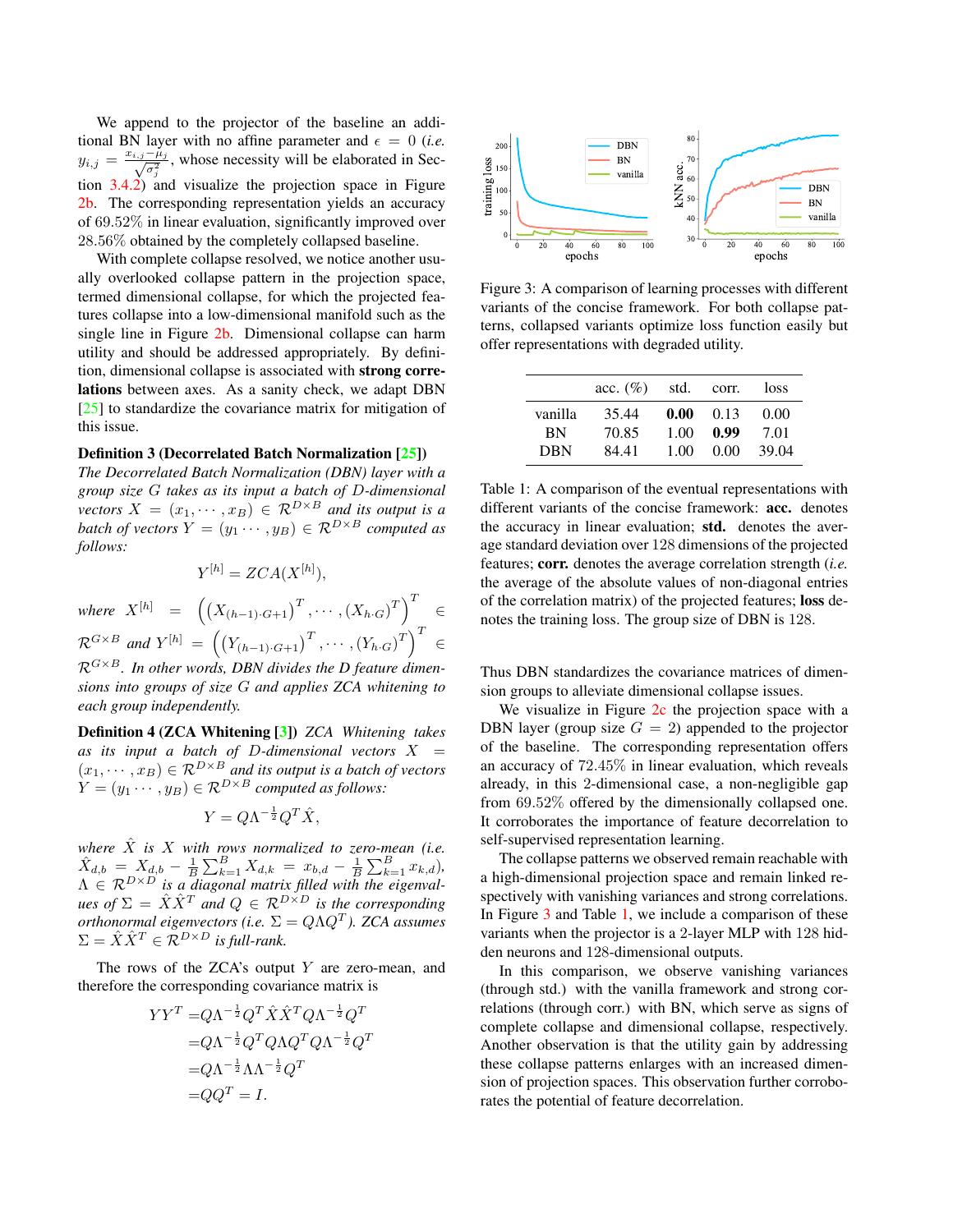#### 3.3. Further Decorrelation, Further Gains

We show in the previous section that feature decorrelation (*i.e.* standardizing covariance matrix) alleviates an overlooked pattern of collapse named dimensional collapse and therefore improves utility.

However, the dimensional collapse issue partially remains since DBN introduces a grouping strategy (whose necessity is elaborated in Section [3.4\)](#page-4-1) that standardizes only covariances within each dimension group. To reveal the potential of feature decorrelation, we propose a variant of DBN with one easy add-on, namely Shuffled-DBN. In this section, we show that Shuffled-DBN offers further decorrelation. A more thorough evaluation of the further gains from the further decorrelation is included in Section [4.](#page-5-0)

Definition 5 (Shuffled-DBN) *The Shuffled-DBN layer with a group size* G *takes as its input a batch of* D*dimensional vectors*  $X = (x_1, \dots, x_B) \in \mathcal{R}^{D \times B}$  *and its output is a batch of vectors*  $Y = (y_1 \cdots, y_B) \in \mathcal{R}^{D \times B}$ *computed as follows:*

$$
Y = \mathcal{P}^{-1}(DBN_G(\mathcal{P}(X))),
$$

where  $P$  *is a random D-order permutation,*  $P(X)$  *is obtained by rearranging rows of* X *according to* P *and*  $\mathcal{P}^{-1}(X)$  is obtained by rearranging rows according to the *inverse permutation of* P*.*

*In other words, Shuffled-DBN permutes the D feature dimensions randomly before applying DBN with the same group size* G *and reverses the permutation for outputs.*

Intuitively, Shuffled-DBN enforces further decorrelation since now each dimension is whitened with another  $G - 1$ randomly chosen dimensions rather than fixed ones, which standardizes the covariance matrix better. We verify the intuition empirically and include the results in Figure [4,](#page-4-2) where Shuffled-DBN offers lower correlation strength, less dimensional collapse, and better utility as expected. These support our claim regarding further decorrelation of Shuffled-DBN.

### <span id="page-4-1"></span>3.4. Details that Matter

In this section, we will clarify details regarding choices and explanations that are previously skipped for coherence, including the choice of the objective  $\ell$ , the detailed setup of BN and the role of grouping in DBN.

#### <span id="page-4-0"></span>3.4.1 The Choice of The Objective  $\ell$

Here we will explain why we choose squared error  $\ell_{SE}(z_1, z_2) = ||z_1 - z_2||_2^2$  as our default setting instead of cosine similarity  $\ell_{cos}(z_1, z_2) = \frac{z_1^T z_2}{\|z_1\|_2\|z_2\|_2}$  $\frac{z_1 z_2}{\|z_1\|_2 \|z_2\|_2}$ , which is more popular in self-supervised representation learning.

The main difference between maximizing cosine similarity  $\ell_{cos}$  and minimizing squared error  $\ell_{SE}$  is whether

<span id="page-4-2"></span>

(a) corr. denotes the average correlation strength (*i.e.* the average of the absolute values of non-diagonal entries of the correlation matrix) of the projected features.





singular values.

(c) acc. denotes accuracy in kNN classification.

(d) loss denotes the training loss.

epochs

Figure 4: A comparison of DBN (*i.e.* w/o shuffle) and Shuffled-DBN (*i.e.* w shuffle). Compared with DBN, Shuffled-DBN standardizes covariance matrix better (lower corr.), mitigates dimensional collapse more thoroughly (higher rank), and offers better utility (higher acc.). The group size is 64 in both cases, and an MLP with two hidden layers (with respectively 512 and 1024 neurons) and an output dimension of 512 is used as the projector.

or not the vectors are normalized to unit  $L_2$ -norms, since  $\ell_{SE}(z_1, z_2) = 2 - 2\ell_{cos}(z_1, z_2)$  when  $||z_1||_2 = ||z_2||_2 = 1$ .

Such normalization may conflict with feature decorrelation. With squared error, for  $i \in \{1,2\}, j \in \{1, \cdots, D\}$ where  $z_1, z_2 \in \mathcal{R}^D$ , we have

$$
\frac{\partial \ell_{SE}}{\partial z_{i,j}} = 2(z_{i,j} - z_{3-i,j}),
$$

which involves only the  $j$ -th dimension itself.

However, with cosine similarity, for  $i \in \{1,2\}, j \in$  $\{1, \dots, D\}$  where  $z_1, z_2 \in \mathcal{R}^D$ , we have

$$
\frac{\partial \ell_{cos}}{\partial z_{i,j}} = \frac{z_{3-i,j}}{\|z_{3-i}\|_2} \cdot \left(\frac{1}{\|z_i\|_2} - \frac{z_{i,j}^2}{\|z_i\|_2^3}\right) = \frac{z_{3-i,j} \sum_{k \neq j} z_{i,k}^2}{\|z_{3-i}\|_2 \|z_i\|_2^3}
$$

which may depend heavily on other dimensions because of the normalization. This may introduce unnecessary interference in the projection space.

We suggest removing such normalization is favorable in feature decorrelation. Experimentally, Shuffled-DBN fails in decorrelation with cosine similarity as the objective.



(b) rank denotes the (estimated) rank of spaces spanned by projected features of 512 samples, which is computed by checking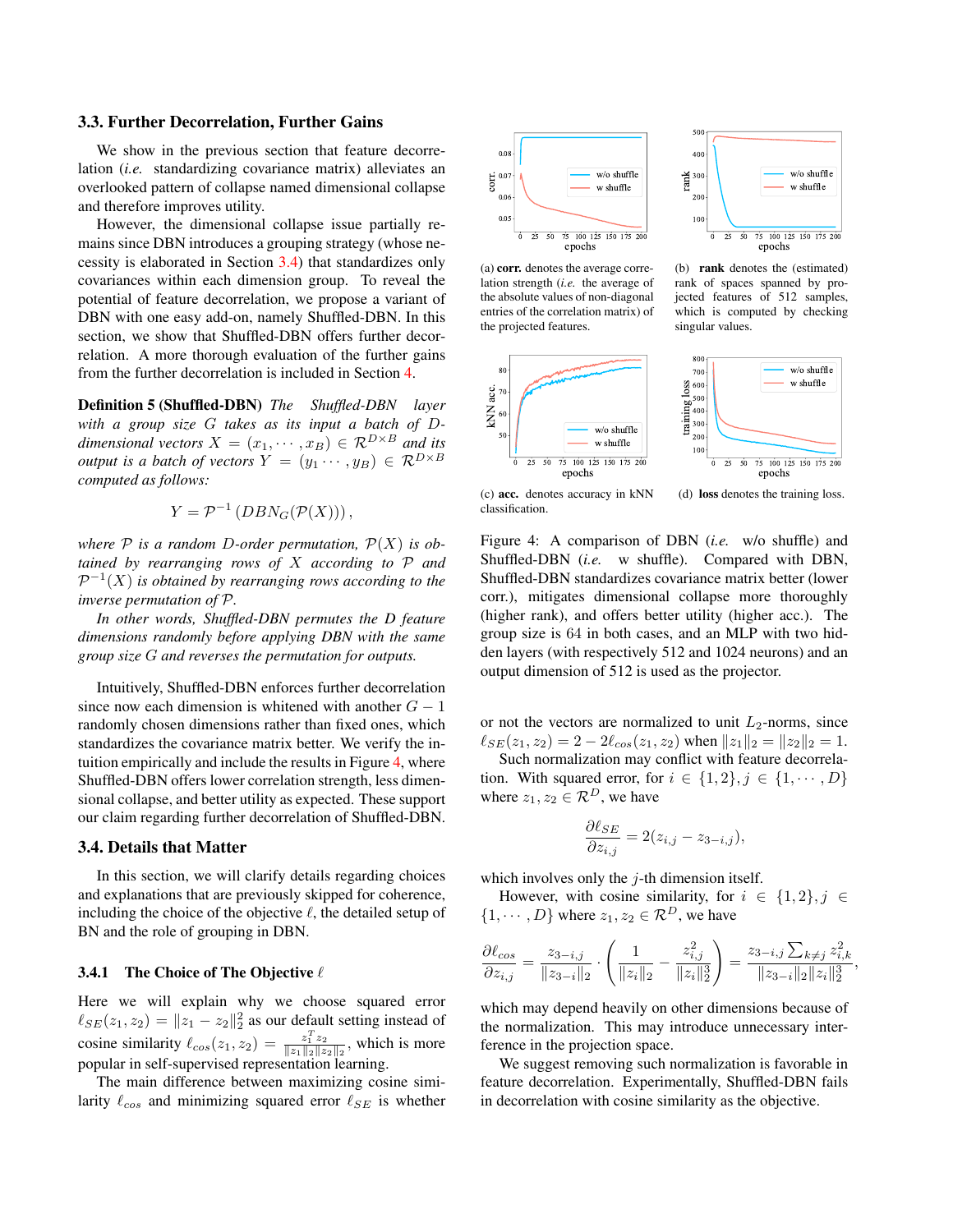<span id="page-5-4"></span><span id="page-5-2"></span>

| F                 | learnable affine | $acc. (\%)$ |
|-------------------|------------------|-------------|
| $\mathbf{\Omega}$ | No               | 70.85       |
| 0.1               | No               | 34.47       |
| 0                 | Yes              | 10.00       |

Table 2: A comparison of BN with different setups. Both the learnable affine transform and non-negligible  $\epsilon$  are detrimental to eventual utility since they compromise variance standardization.

#### <span id="page-5-1"></span>3.4.2 The Detailed Setup of BN

Here we will explain the detailed setup in using BN to avoid complete collapse. We include an empirical comparison of BN with different setups in Table [2,](#page-5-2) where both the learnable affine transform and a non-negligible  $\epsilon$  are detrimental to the utility of the learned representation.

The learnable affine transformation nullifies variance standardization simply because the variance of the output of BN scales linearly with the scaling parameter  $\gamma$ .

As for the  $\epsilon$  designed originally for numerical stability, one should notice that for a given batch of inputs  $X \in$  $\mathcal{R}^{D\times B}$  with variance  $\sigma^2 \in \mathcal{R}^D$ , the variance of the d-th dimension of its output is in fact

$$
\hat{\sigma}_d^2 = \frac{\sigma_d^2}{\sigma_d^2 + \epsilon} = 1 - \frac{\epsilon}{\sigma_d^2 + \epsilon}
$$

which is strictly monotonically increasing with  $\sigma_d$  as long as  $\epsilon > 0$  and therefore vanishing variance remains as a trivial, reachable solution.

Note that in Table [2,](#page-5-2) we report in the comparison a setting with  $\epsilon = 0.1$ , which is greater than typical choices and is used only as a proof of concept.

#### 3.4.3 The Role of Grouping in DBN

The grouping strategy in DBN has two major benefits, one is for flexibility, and another is for efficiency.

Recall that ZCA Whitening works only with the assumption that  $\Sigma = \hat{X}\hat{X}^T \in \mathcal{R}^{D \times D}$  is full-rank. Otherwise, no linear transform on the features can result in a fully standardized covariance matrix, *i.e.* an identity matrix *I*, since  $I$  is full-rank.

To have  $\Sigma$  a matrix with rank  $D, \hat{X} \in \mathcal{R}^{D \times B}$  must have a rank of at least D. Besides, since each row of  $\hat{X}$  is zeromean, we have its rank to be bounded by  $B - 1$ , which indicates that the minimum batch size  $B$  allowed is at least  $D + 1$ . This greatly limits the flexibility of ZCA Whitening as one has to either restrict the dimension of the feature space or scale the batch size linearly with it. With grouping, the batch size only has to scale with the group size  $G$ .

Another relatively minor benefit is the improved efficiency. Without grouping, a single pass of ZCA Whitening has a computational cost of  $O(BD^2)$ , with B the batch size and  $D$  the number of dimensions. In comparison, DBN with a group size of G requires only a cost of  $O(BDG)$ .

# <span id="page-5-0"></span>4. Evalution

# <span id="page-5-3"></span>4.1. Experimental Setup

• Benchmarks. We conduct extensive experiments on 5 popular benchmarks. CIFAR-10 and CIFAR-100 [\[30\]](#page-9-20) are two small-scale image datasets composed of  $32\times32$  small images with 10 and 100 classes, respectively. **STL-10** [\[11\]](#page-8-17) and Tiny ImageNet [\[31\]](#page-9-21) are both medium-size datasets derived from the ImageNet dataset [\[40\]](#page-9-22). The STL-10 dataset is composed of 96  $\times$  96 resolution images of 10 classes. For each class, STL-10 has 500 labeled training samples (5K labeled training samples in total) and 800 labeled samples for testing. An additional 100K unlabeled training images are sampled from a wider range of images than labeled ones. The Tiny ImageNet dataset has 200 classes and comprises 100K training data and 10K testing data, with  $64 \times 64$  resolutions. ImageNet ILSVRC-2012 is a popular large-scale image dataset of 1000 classes and 1.28M training images. It has 50K images for validation and 150K for testing.

• Optimizer and learning rate. Large-batch optimizers such as LARS [\[50\]](#page-9-23) are commonly used in self-supervised contrastive pre-training for visual representation learning  $[8, 18, 7]$  $[8, 18, 7]$  $[8, 18, 7]$  $[8, 18, 7]$  $[8, 18, 7]$ . However, recent studies  $[15, 16]$  $[15, 16]$  $[15, 16]$  indicate such adaptive gradient optimizers might regularize the network the same way batch norm does. To separate the inherent normalization properties of optimizers, we use SGD for pre-training. We set our base learning rate to be 0.02 for experiments on small and medium-sized datasets and 0.06 for large-scale datasets. We linearly scale the learning rate according to the batch size:  $\frac{\text{base}\text{ Ir} \times \text{batch}\text{ size}}{256}$  [\[17\]](#page-8-20). The learning rate is scheduled to a cosine decay rate and 5 warm-up epochs [\[34\]](#page-9-24). We keep the momentum parameter to be 0.9. The weight decay rate is 0.001 for small and medium-sized datasets and  $1 \times 10^{-4}$  for ImageNet.

• Encoder-backbone. ResNet-18 is adopted as the backbone of our encoder on small and medium datasets. For CIFAR-10 and CIFAR-100, we use the CIFAR variant of ResNet-18 [\[20,](#page-8-0) [10\]](#page-8-11), the first max-pooling layer of which is removed, and the kernel size of the first convolution layer is 3. For medium-size datasets STL-10 and Tiny ImageNet, only the max-pooling layer is disabled following [\[14,](#page-8-15) [10\]](#page-8-11). We adopt a ResNet-50 as the encoder for large-scale ImageNet experiments. We remove the last fully connected layer in ResNet-18 and ResNet-50 models and treat the features after global average pooling as inputs to the projector. • Encoder-projector. The projector is a 3-layer projection

MLP. BN and ReLU activations are applied to all hidden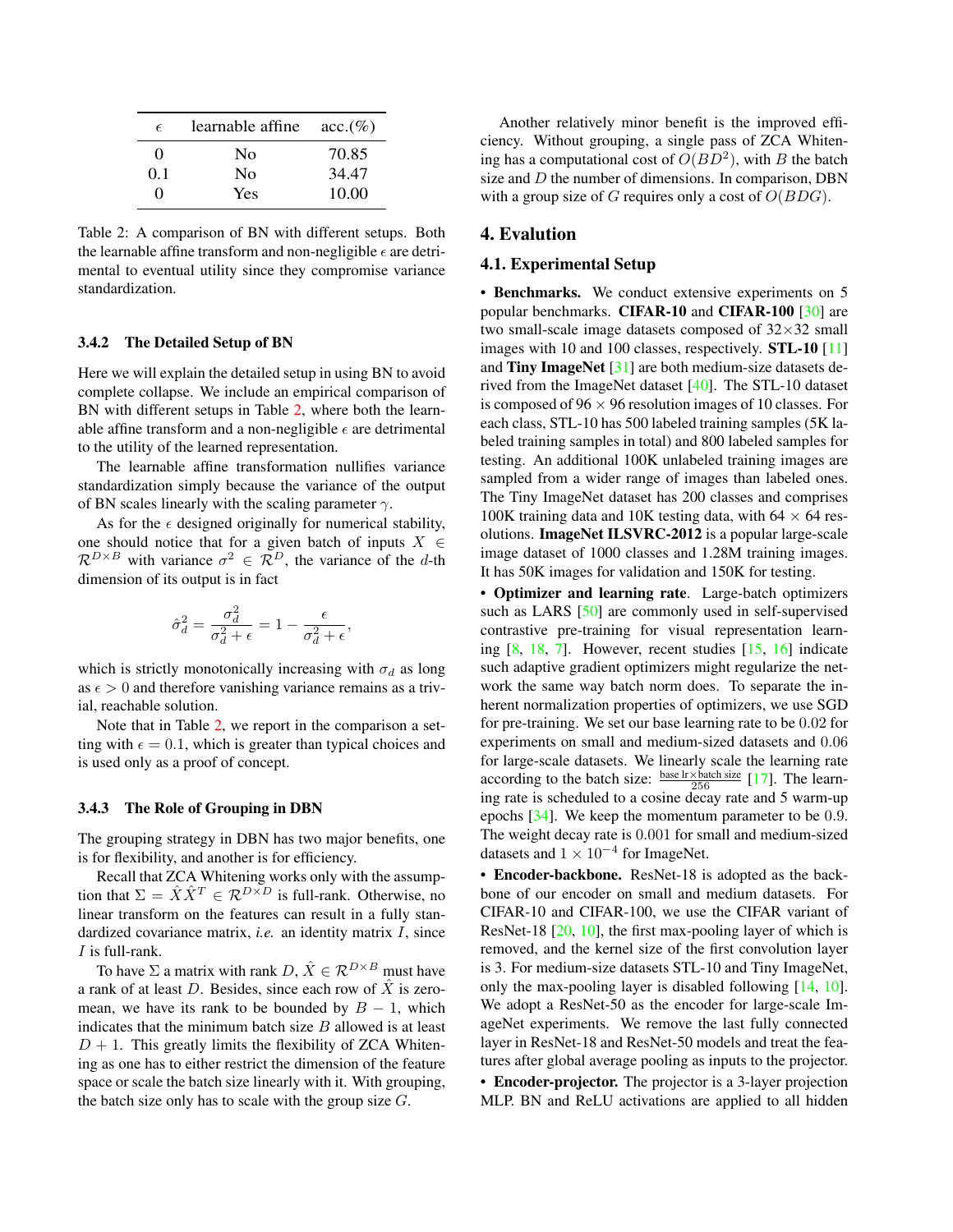<span id="page-6-3"></span><span id="page-6-0"></span>

|                   | $CIFAR-10$ | $CIFAR-100$ | $STL-10$ | Tiny ImageNet |
|-------------------|------------|-------------|----------|---------------|
| SimCLR [8]        | 86.96      | 55.86       | 85.50    | 42.65         |
| <b>BYOL</b> [37]  | 86.65      | 59.33       | 85.59    | 42.75         |
| SimSiam $[10]$    | 86.31      | 59.44       | 86.55    | 41.58         |
| Barlow Twins [51] | 89.02      | 62.84       | 85.43    | 45.33         |
| <b>DBN</b>        | 86.32      | 56.49       | 82.36    | 40.37         |
| Shuffled-DBN      | 89.50      | 62.95       | 86.02    | 45.96         |

Table 3: Top-1 accuracies(%) of DBN and Shuffled-DBN in linear evaluation with 200-epoch pretraining. For completeness and reference, we include results of some representative methods from our reproduction. For a fair comparison, we use the same projector and augmentations as we describe in Section [4.1](#page-5-3) for all methods in the reproduction.

<span id="page-6-1"></span>

|                     | $CIFAR-10$ | $CIFAR-100$ |
|---------------------|------------|-------------|
| SimCLR              | 75.05      | 50.42       |
| <b>BYOL</b>         | 78.63      | 51.44       |
| SimSiam             | 78.77      | 50.71       |
| <b>Barlow Twins</b> | 79.54      | 57.22       |
| <b>DBN</b>          | 78.60      | 52.95       |
| Shuffled-DBN        | 80.62      | 57.17       |

Table 4: Top-1 accuracies( $\%$ ) of DBN and Shuffled-DBN in linear evaluation on CIFAR-10 and CIFAR-100 with 200 epoch pretraining on Tiny ImageNet. For completeness and reference, we include results of some representative methods from our reproduction. For a fair comparison, we use the same projector and augmentations as we describe in Section [4.1](#page-5-3) for all methods in the reproduction.

layers of the projector. We set the hidden dimensions twice of the input dimension and keep the output dimension identical to the input dimension. Finally, we normalize the output using our Shuffled-DBN layer. Unless otherwise specified, we set the group size of Shuffled-DBN to be one-half of the batch size.

• Data augmentation. We adopt several common data augmentations and compose them stochastically: (a) random scaling and cropping with a scaling factor chosen between [0.2, 1.0]; (b) random horizontal flipping with a probability of 0.5; (c) color distortion with a probability of 0.8; (d) color dropping (*i.e.*, randomly convert images to grayscale with 20% probability for each image); (e) random gaussian blur for medium and large-size datasets.

• Training and Evaluation We evaluate the quality of the pre-trained representations by training a supervised linear classifier on the frozen representations, following a common protocol. We perform unsupervised pre-training on the train set for 200 epochs. Then we freeze the features and train a supervised linear classifier, *i.e.*, a fully-connected layer followed by a softmax layer, on the extracted features. Specifically, we train the linear layer on top of the global

<span id="page-6-2"></span>

| dim.                                       | 64    | 128. | 256                     | 512 | 1024 |
|--------------------------------------------|-------|------|-------------------------|-----|------|
| <b>DBN</b>                                 | 77.17 |      | 82.15 82.42 82.91 84.39 |     |      |
| Shuffled-DBN 82.92 83.19 84.54 86.02 87.22 |       |      |                         |     |      |

Table 5: Top-1 accuracies( $\%$ ) in linear evaluation of DBN and Shuffled-DBN on CIFAR-10 with different numbers of output dimension for a 3-layer MLP projector (dim.): In all cases, we use a group size of 32 and a batch size of 256; The hidden layers of the projector contain 1024 neurons each.

average pooling features of a ResNet for 100 epochs. To test the classifier, we use the center crop of the test set and computes accuracy according to predicted outputs. We train the classifier with a base learning rate of 30, no weight decay, a momentum of 0.9, and a batch size of 256. Note that we only train the classifier over the labeled split of STL-10 since the majority of STL-10 training data is unlabeled. We report the validation accuracy for ImageNet.

## 4.2. Gains from Further Decorrelation

In this section, to verify the gains from further decorrelation empirically, we have both DBN and Shuffled-DBN evaluated on multiple benchmarks and have the results reported in Table [3.](#page-6-0) Through further decorrelation, Shuffled-DBN outperforms DBN on all 4 benchmarks with performances competitive to the best of all evaluated methods, which supports the claim strongly.

In Table [4,](#page-6-1) we also include a comparison of the generalizability of DBN and Shuffled-DBN, by evaluating representations pretrained with Tiny ImageNet on CIFAR-10 and CIFAR-100. With further decorrelation, Shuffled-DBN generalizes better than DBN in both cases, achieving performances competitive to the best one among all evaluated methods, just as in the prior setting.

In addition, we study the gains from further decorrelation varying the number of dimensions for the projection space. The results are in Table [5,](#page-6-2) from which one sees that further decorrelation yields further gains consistently, regardless of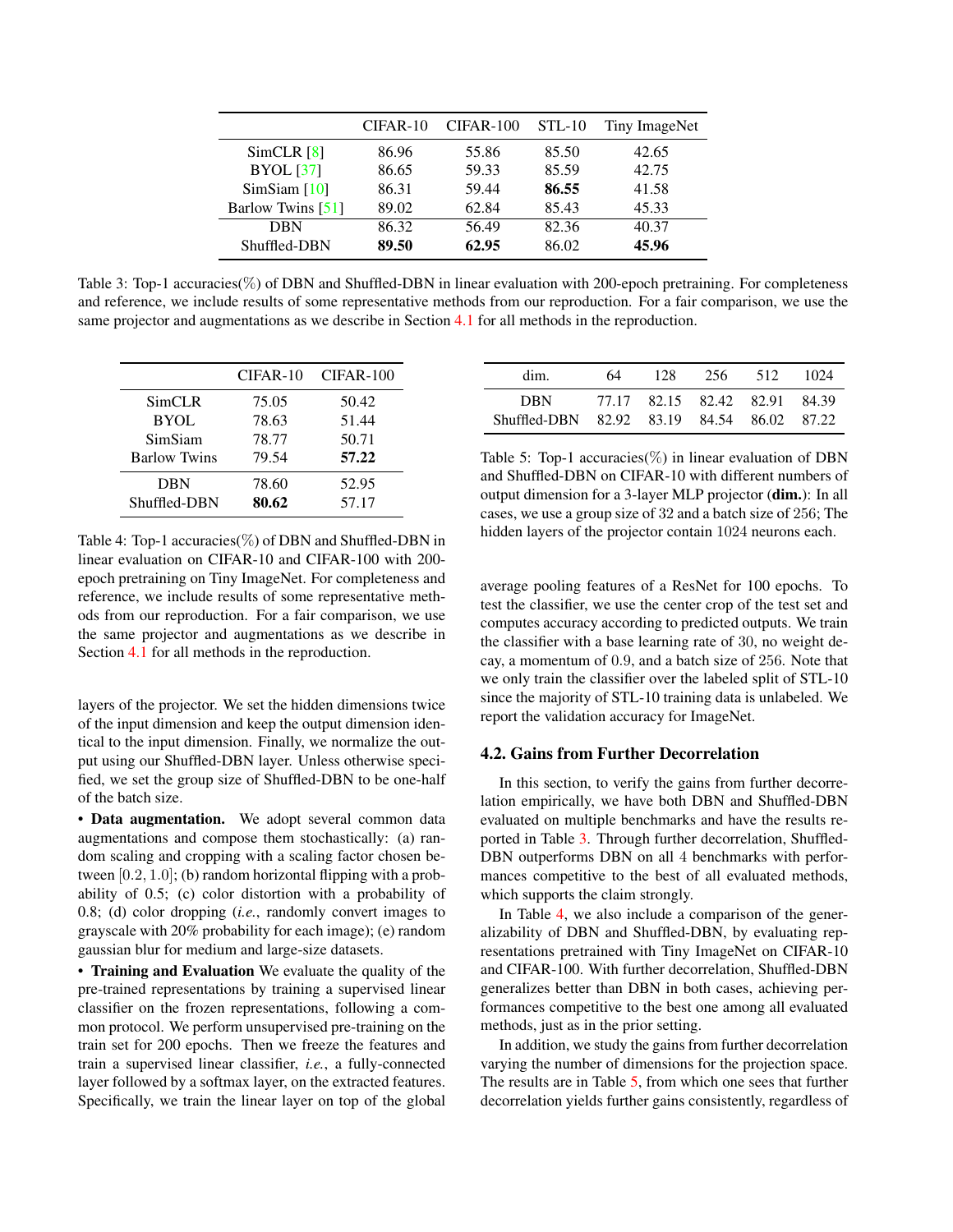<span id="page-7-4"></span><span id="page-7-0"></span>

| batch size          | 32.   | 64    | 128   | 256   | 512   |
|---------------------|-------|-------|-------|-------|-------|
| Shuffled-DBN        | 88.25 | 89.17 | 89.31 | 88.82 | 87.92 |
| <b>Barlow Twins</b> | 86.89 | 87.98 | 88.21 | 87.57 | 85.19 |
| <b>BYOL</b>         | 88.37 | 8844  | 87.64 | 85.72 | 82.63 |
| SimCLR              | 85.42 | 8741  | 87.40 | 87.70 | 87.98 |
| SimSiam             | 86.84 | 87.88 | 86.47 | 79.02 | 67 74 |

Table 6: The top-1 accuracy( $\%$ ) of Shuffled-DBN and our own reproduction of Barlow Twins, BYOL, SimCLR and SimSiam at 200 epochs under linear evaluation on CIFAR-10. The training and evaluation configurations are the same. 2-layer MLP projectors with hidden dimension and output dimension to be 1024 and 512 are used for all experiments.

<span id="page-7-1"></span>

| group size  | 16    | 32    | 64          | 128   |
|-------------|-------|-------|-------------|-------|
| kNN acc.    | 83.41 |       | 85.93 87.05 | 87.59 |
| linear acc. | 85.52 | 87.69 | 88.75       | 88.29 |

Table 7: Accuracies(%) of Shuffled-DBN on CIFAR-10 with different group size. kNN acc. denotes accuracy in kNN classification. linear acc. denotes accuracy in linear evaluation. The output dimension of the projector is 512.

the specific choice of the projector's output dimensions.

Are the aforementioned gains generic varying the batch size? To answer this, we conduct an ablation study regarding the gains of feature decorrelation while using different batch sizes. The results are in Table [6,](#page-7-0) where Shuffled-DBN offers top utilities in all cases, supporting strongly the generality of the gains from decorrelation.

# 4.3. Varying Decorrelation Strength

Another way to verify the gains from further decorrelation is to vary the decorrelation strength of Shuffled-DBN, which we achieve here by varying the group size  $G$ : The larger the group size  $G$  is, the stronger the decorrelation strength will be.

We report in Table [7](#page-7-1) the results of such ablation study. We observe that the overall trend is consistent with our expectation in both kNN classification and linear evaluation: The utility improves with a stronger decorrelation strength.

# 4.4. Feature Decorrelation on ImageNet

The accuracy in linear evaluation on ImageNet has become a de facto metric of visual features learned in selfsupervised fashions. While the differences in both accessible computational resources and implementation details (*e.g.* resources for hyperparameter tuning) are detrimental to the fairness of a direct comparison, we present in Table [8](#page-7-2) the evaluation on ImageNet and consider it as a nice addition to compare feature decorrelation with representa-

<span id="page-7-2"></span>

| method                   | batch size | top-1 |
|--------------------------|------------|-------|
| InstDisc $[46]$          | 256        | 58.5  |
| LocalAgg <sup>[52]</sup> | 128        | 58.8  |
| MoCo $[19]$              | 256        | 60.6  |
| SimCLR [8]               | 256        | 61.9  |
| CPC v2 [35]              | 512        | 63.8  |
| PCL $v2$ [33]            | 256        | 67.6  |
| MoCo $v2$ [9]            | 256        | 67.5  |
| <b>MoCHi</b> [29]        | 512        | 68.0  |
| PIC[4]                   | 512        | 67.6  |
| AdCo $[24]$              | 256        | 68.6  |
| Shuffled-DBN             | 512        | 65.18 |

Table 8: Top-1 accuracies( $\%$ ) in linear evaluation on ImageNet with the ResNet-50 backbone and 200 epochs of pretraining. The table are mostly inherited from [\[24\]](#page-9-2). Feature decorrelation in the concise framework acheives suboptimal performance.

<span id="page-7-3"></span>

| epoch $10$ |                                           | 20 | 50 | 100 | 150 | 200 |
|------------|-------------------------------------------|----|----|-----|-----|-----|
|            | Top-1 49.12 54.32 57.43 59.04 62.24 65.18 |    |    |     |     |     |
|            | Top-5 72.34 76.93 79.24 80.62 82.88 85.32 |    |    |     |     |     |

Table 9: Top-1 and top-5 accuracies of Shuffled-DBN in linear evaluation on ImageNet varying pre-training epochs.

tive methods. For completeness, we also include in Table [9](#page-7-3) the top-1 and top-5 accuracies of Shuffled-DBN for checkpoints in the middle.

On ImageNet, although Shuffled-DBN does not achieve state-of-the-art performances, it remains promising given that it achieves sub-optimal utility in a concise framework (*i.e.*, with no predictor, no momentum encoder and no other special implementation detail).

# 5. Conclusion

In this work, we study the feature collapsing issues in self-supervised learning. Firstly, we verify the existence of complete collapse and address it by standardizing variance. Furthermore, we discover that an overlooked collapse pattern, namely dimensional collapse, is indeed reachable when learning representations in a self-supervised fashion. We connect dimensional collapse with strong correlations between axes and consider this connection a strong motivation for feature decorrelation (*i.e.* standardizing the covariance matrix).

Through this work, we hope not only to present to our community the insights regarding the importance and the potential of feature decorrelation but also to facilitate future work that advances self-supervised learning by addressing design flaws instead of mostly trial and error.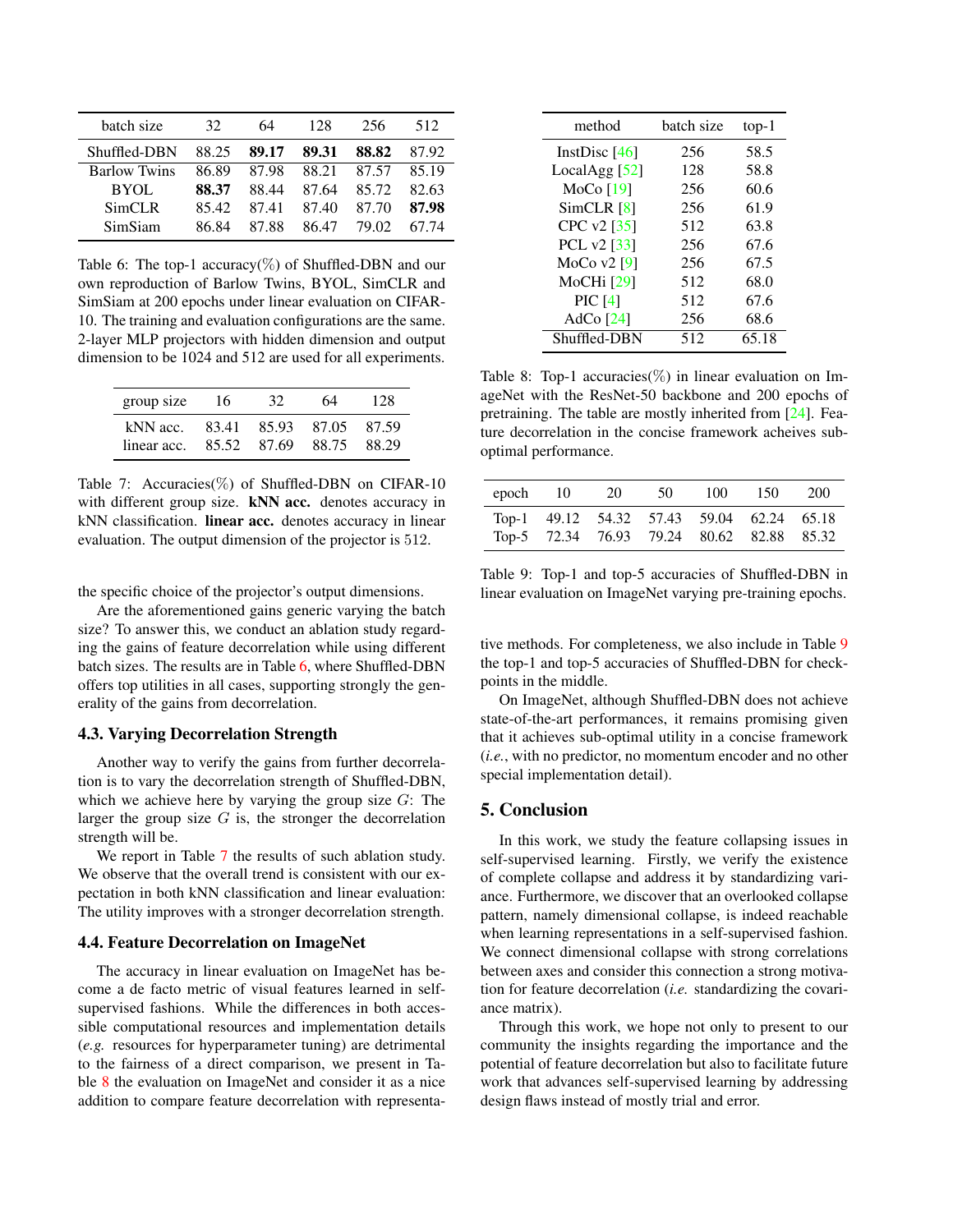# References

- <span id="page-8-6"></span>[1] Yuki Markus Asano, Christian Rupprecht, and Andrea Vedaldi. Self-labelling via simultaneous clustering and representation learning. *ICLR*, 2020. [1,](#page-0-4) [2](#page-1-0)
- <span id="page-8-3"></span>[2] Mehdi Azabou, Mohammad Gheshlaghi Azar, Ran Liu, Chi-Heng Lin, Erik C. Johnson, Kiran Bhaskaran-Nair, Max Dabagia, Keith B. Hengen, William R. Gray Roncal, Michal Valko, and Eva L. Dyer. Mine your own view: Self-supervised learning through across-sample prediction. *CoRR*, abs/2102.10106, 2021. [1](#page-0-4)
- <span id="page-8-16"></span>[3] Anthony J. Bell and Terrence J. Sejnowski. The "independent components" of natural scenes are edge filters. *Vision Research*, 37(23):3327–3338, 1997. [4](#page-3-2)
- <span id="page-8-22"></span>[4] Yue Cao, Zhenda Xie, Bin Liu, Yutong Lin, Zheng Zhang, and Han Hu. Parametric instance classification for unsupervised visual feature learning. In Hugo Larochelle, Marc'Aurelio Ranzato, Raia Hadsell, Maria-Florina Balcan, and Hsuan-Tien Lin, editors, *Advances in Neural Information Processing Systems 33: Annual Conference on Neural Information Processing Systems 2020, NeurIPS 2020, December 6-12, 2020, virtual*, 2020. [8](#page-7-4)
- <span id="page-8-4"></span>[5] Mathilde Caron, Piotr Bojanowski, Armand Joulin, and Matthijs Douze. Deep clustering for unsupervised learning of visual features. In *Proceedings of the European Conference on Computer Vision (ECCV)*, pages 132–149, 2018. [1,](#page-0-4) [2](#page-1-0)
- <span id="page-8-5"></span>[6] Mathilde Caron, Piotr Bojanowski, Julien Mairal, and Armand Joulin. Unsupervised pre-training of image features on non-curated data. In *Proceedings of the IEEE/CVF International Conference on Computer Vision*, pages 2959–2968, 2019. [1,](#page-0-4) [2](#page-1-0)
- <span id="page-8-7"></span>[7] Mathilde Caron, Ishan Misra, Julien Mairal, Priya Goyal, Piotr Bojanowski, and Armand Joulin. Unsupervised learning of visual features by contrasting cluster assignments. In H. Larochelle, M. Ranzato, R. Hadsell, M. F. Balcan, and H. Lin, editors, *Advances in Neural Information Processing Systems*, volume 33, pages 9912–9924. Curran Associates, Inc., 2020. [1,](#page-0-4) [2,](#page-1-0) [6](#page-5-4)
- <span id="page-8-8"></span>[8] Ting Chen, Simon Kornblith, Mohammad Norouzi, and Geoffrey Hinton. A simple framework for contrastive learning of visual representations. In *International conference on machine learning*, pages 1597–1607. PMLR, 2020. [1,](#page-0-4) [2,](#page-1-0) [6,](#page-5-4) [7,](#page-6-3) [8](#page-7-4)
- <span id="page-8-21"></span>[9] Xinlei Chen, Haoqi Fan, Ross Girshick, and Kaiming He. Improved baselines with momentum contrastive learning. *arXiv preprint arXiv:2003.04297*, 2020. [8](#page-7-4)
- <span id="page-8-11"></span>[10] Xinlei Chen and Kaiming He. Exploring simple siamese representation learning. *arXiv preprint arXiv:2011.10566*, 2020. [2,](#page-1-0) [6,](#page-5-4) [7](#page-6-3)
- <span id="page-8-17"></span>[11] Adam Coates, Andrew Ng, and Honglak Lee. An analysis of single-layer networks in unsupervised feature learning. In *Proceedings of the fourteenth international conference on artificial intelligence and statistics*, pages 215–223. JMLR Workshop and Conference Proceedings, 2011. [6](#page-5-4)
- <span id="page-8-12"></span>[12] Michael Cogswell, Faruk Ahmed, Ross B. Girshick, Larry Zitnick, and Dhruv Batra. Reducing overfitting in deep

networks by decorrelating representations. In Yoshua Bengio and Yann LeCun, editors, *4th International Conference on Learning Representations, ICLR 2016, San Juan, Puerto Rico, May 2-4, 2016, Conference Track Proceedings*, 2016. [2](#page-1-0)

- <span id="page-8-1"></span>[13] Jacob Devlin, Ming-Wei Chang, Kenton Lee, and Kristina Toutanova. BERT: pre-training of deep bidirectional transformers for language understanding. In *Proceedings of the 2019 Conference of the North American Chapter of the Association for Computational Linguistics: Human Language Technologies, NAACL-HLT 2019, Minneapolis, MN, USA, June 2-7, 2019, Volume 1 (Long and Short Papers)*, pages 4171–4186, 2019. [1](#page-0-4)
- <span id="page-8-15"></span>[14] Aleksandr Ermolov, Aliaksandr Siarohin, Enver Sangineto, and Nicu Sebe. Whitening for self-supervised representation learning. *arXiv preprint arXiv:2007.06346*, 2020. [2,](#page-1-0) [6](#page-5-4)
- <span id="page-8-18"></span>[15] Abe Fetterman and Josh Albrecht. Understanding self-supervised and contrastive learning with "bootstrap your own latent" (byol). [https:](https://generallyintelligent.ai/) [//generallyintelligent.ai/](https://generallyintelligent.ai/), 2020. [6](#page-5-4)
- <span id="page-8-19"></span>[16] Divya Gaur, Joachim Folz, and Andreas Dengel. Training deep neural networks without batch normalization. *arXiv preprint arXiv:2008.07970*, 2020. [6](#page-5-4)
- <span id="page-8-20"></span>[17] Priya Goyal, Piotr Dollár, Ross Girshick, Pieter Noordhuis, Lukasz Wesolowski, Aapo Kyrola, Andrew Tulloch, Yangqing Jia, and Kaiming He. Accurate, large minibatch sgd: Training imagenet in 1 hour. *arXiv preprint arXiv:1706.02677*, 2017. [6](#page-5-4)
- <span id="page-8-10"></span>[18] Jean-Bastien Grill, Florian Strub, Florent Altché, Corentin Tallec, Pierre H Richemond, Elena Buchatskaya, Carl Doersch, Bernardo Avila Pires, Zhaohan Daniel Guo, Mohammad Gheshlaghi Azar, et al. Bootstrap your own latent: A new approach to self-supervised learning. *arXiv preprint arXiv:2006.07733*, 2020. [2,](#page-1-0) [6](#page-5-4)
- <span id="page-8-9"></span>[19] Kaiming He, Haoqi Fan, Yuxin Wu, Saining Xie, and Ross Girshick. Momentum contrast for unsupervised visual representation learning. In *Proceedings of the IEEE/CVF Conference on Computer Vision and Pattern Recognition*, pages 9729–9738, 2020. [1,](#page-0-4) [2,](#page-1-0) [8](#page-7-4)
- <span id="page-8-0"></span>[20] Kaiming He, Xiangyu Zhang, Shaoqing Ren, and Jian Sun. Deep residual learning for image recognition. In *Proceedings of the IEEE conference on computer vision and pattern recognition*, pages 770–778, 2016. [1,](#page-0-4) [6](#page-5-4)
- <span id="page-8-14"></span>[21] Olivier Henaff. Data-efficient image recognition with contrastive predictive coding. In *International Conference on Machine Learning*, pages 4182–4192. PMLR, 2020. [2](#page-1-0)
- <span id="page-8-13"></span>[22] R Devon Hjelm, Alex Fedorov, Samuel Lavoie-Marchildon, Karan Grewal, Phil Bachman, Adam Trischler, and Yoshua Bengio. Learning deep representations by mutual information estimation and maximization. *ICLR*, 2019. [2](#page-1-0)
- <span id="page-8-2"></span>[23] Chih-Hui Ho and Nuno Vasconcelos. Contrastive learning with adversarial examples. In Hugo Larochelle, Marc'Aurelio Ranzato, Raia Hadsell, Maria-Florina Balcan, and Hsuan-Tien Lin, editors, *Advances in Neural Information Processing Systems 33: Annual Conference on Neural Information Processing Systems 2020, NeurIPS 2020, December 6-12, 2020, virtual*, 2020. [1](#page-0-4)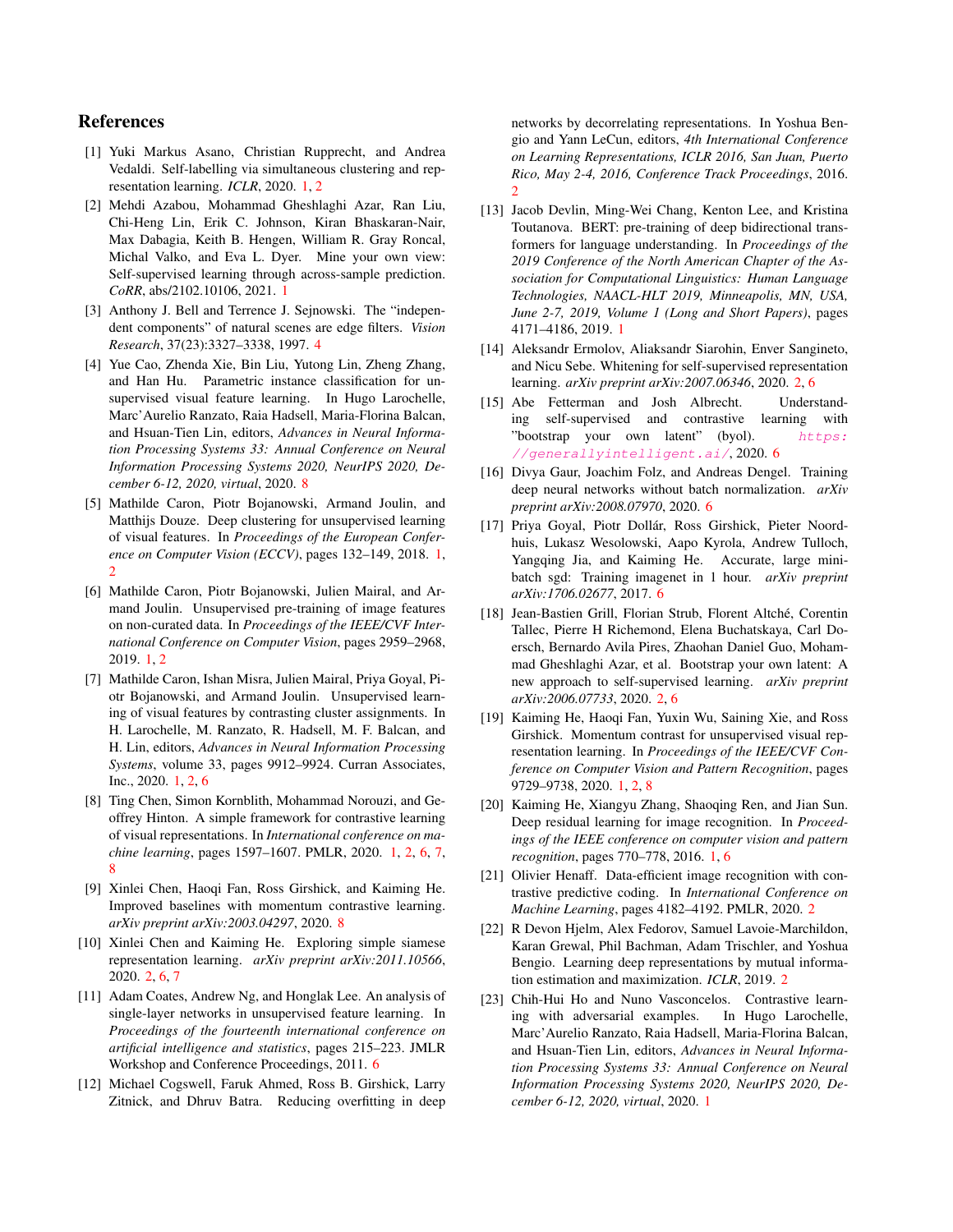- <span id="page-9-2"></span>[24] Oianjiang Hu, Xiao Wang, Wei Hu, and Guo-Jun Oi. Adco: Adversarial contrast for efficient learning of unsupervised representations from self-trained negative adversaries. *arXiv preprint arXiv:2011.08435*, 2020. [1,](#page-0-4) [8](#page-7-4)
- <span id="page-9-12"></span>[25] Lei Huang, Dawei Yang, Bo Lang, and Jia Deng. Decorrelated batch normalization. In *Proceedings of the IEEE Conference on Computer Vision and Pattern Recognition*, pages 791–800, 2018. [2,](#page-1-0) [3,](#page-2-5) [4](#page-3-2)
- <span id="page-9-13"></span>[26] Lei Huang, Yi Zhou, Fan Zhu, Li Liu, and Ling Shao. Iterative normalization: Beyond standardization towards efficient whitening. In *Proceedings of the IEEE/CVF Conference on Computer Vision and Pattern Recognition*, pages 4874–4883, 2019. [2](#page-1-0)
- <span id="page-9-8"></span>[27] Tri Huynh, Simon Kornblith, Matthew R. Walter, Michael Maire, and Maryam Khademi. Boosting contrastive selfsupervised learning with false negative cancellation. *CoRR*, abs/2011.11765, 2020. [1](#page-0-4)
- <span id="page-9-19"></span>[28] Sergey Ioffe and Christian Szegedy. Batch normalization: Accelerating deep network training by reducing internal covariate shift. In *International conference on machine learning*, pages 448–456. PMLR, 2015. [2,](#page-1-0) [3](#page-2-5)
- <span id="page-9-26"></span>[29] Yannis Kalantidis, Mert Bülent Sariyildiz, Noé Pion, Philippe Weinzaepfel, and Diane Larlus. Hard negative mixing for contrastive learning. In Hugo Larochelle, Marc'Aurelio Ranzato, Raia Hadsell, Maria-Florina Balcan, and Hsuan-Tien Lin, editors, *Advances in Neural Information Processing Systems 33: Annual Conference on Neural Information Processing Systems 2020, NeurIPS 2020, December 6-12, 2020, virtual*, 2020. [8](#page-7-4)
- <span id="page-9-20"></span>[30] Alex Krizhevsky. Learning multiple layers of features from tiny images. Technical report, 2009. [6](#page-5-4)
- <span id="page-9-21"></span>[31] Ya Le and Xuan Yang. Tiny imagenet visual recognition challenge. *CS 231N*, 7:7, 2015. [6](#page-5-4)
- <span id="page-9-3"></span>[32] Chunyuan Li, Xiujun Li, Lei Zhang, Baolin Peng, Mingyuan Zhou, and Jianfeng Gao. Self-supervised pre-training with hard examples improves visual representations. *CoRR*, abs/2012.13493, 2020. [1](#page-0-4)
- <span id="page-9-25"></span>[33] Junnan Li, Pan Zhou, Caiming Xiong, Richard Socher, and Steven CH Hoi. Prototypical contrastive learning of unsupervised representations. *arXiv preprint arXiv:2005.04966*, 2020. [8](#page-7-4)
- <span id="page-9-24"></span>[34] Ilya Loshchilov and Frank Hutter. Sgdr: Stochastic gradient descent with warm restarts. *arXiv preprint arXiv:1608.03983*, 2016. [6](#page-5-4)
- <span id="page-9-9"></span>[35] Aaron van den Oord, Yazhe Li, and Oriol Vinyals. Representation learning with contrastive predictive coding. *arXiv preprint arXiv:1807.03748*, 2018. [1,](#page-0-4) [2,](#page-1-0) [8](#page-7-4)
- <span id="page-9-4"></span>[36] Colorado Reed, Sean Metzger, Aravind Srinivas, Trevor Darrell, and Kurt Keutzer. Selfaugment: Automatic augmentation policies for self-supervised learning, 2020. [1](#page-0-4)
- <span id="page-9-17"></span>[37] Pierre H Richemond, Jean-Bastien Grill, Florent Altché, Corentin Tallec, Florian Strub, Andrew Brock, Samuel Smith, Soham De, Razvan Pascanu, Bilal Piot, et al. Byol works even without batch statistics. *arXiv preprint arXiv:2010.10241*, 2020. [2,](#page-1-0) [7](#page-6-3)
- <span id="page-9-7"></span>[38] Joshua Robinson, Ching-Yao Chuang, Suvrit Sra, and Stefanie Jegelka. Contrastive learning with hard negative samples. *CoRR*, abs/2010.04592, 2020. [1](#page-0-4)
- <span id="page-9-15"></span>[39] Subhankar Roy, Aliaksandr Siarohin, Enver Sangineto, Samuel Rota Bulo, Nicu Sebe, and Elisa Ricci. Unsupervised domain adaptation using feature-whitening and consensus loss. In *Proceedings of the IEEE/CVF Conference on Computer Vision and Pattern Recognition (CVPR)*, June 2019. [2](#page-1-0)
- <span id="page-9-22"></span>[40] Olga Russakovsky, Jia Deng, Hao Su, Jonathan Krause, Sanjeev Satheesh, Sean Ma, Zhiheng Huang, Andrej Karpathy, Aditya Khosla, Michael Bernstein, et al. Imagenet large scale visual recognition challenge. *International journal of computer vision*, 115(3):211–252, 2015. [6](#page-5-4)
- <span id="page-9-14"></span>[41] Aliaksandr Siarohin, Enver Sangineto, and Nicu Sebe. Whitening and coloring batch transform for gans. In *7th International Conference on Learning Representations, ICLR 2019, New Orleans, LA, USA, May 6-9, 2019*. OpenReview.net, 2019. [2](#page-1-0)
- <span id="page-9-18"></span>[42] Yuandong Tian, Xinlei Chen, and Surya Ganguli. Understanding self-supervised learning dynamics without contrastive pairs. *arXiv preprint arXiv:2102.06810*, 2021. [2](#page-1-0)
- <span id="page-9-1"></span>[43] Yonglong Tian, Chen Sun, Ben Poole, Dilip Krishnan, Cordelia Schmid, and Phillip Isola. What makes for good views for contrastive learning. *arXiv preprint arXiv:2005.10243*, 2020. [1](#page-0-4)
- <span id="page-9-6"></span>[44] Feng Wang, Huaping Liu, Di Guo, and Fuchun Sun. Unsupervised representation learning by invariance propagation. In Hugo Larochelle, Marc'Aurelio Ranzato, Raia Hadsell, Maria-Florina Balcan, and Hsuan-Tien Lin, editors, *Advances in Neural Information Processing Systems 33: Annual Conference on Neural Information Processing Systems 2020, NeurIPS 2020, December 6-12, 2020, virtual*, 2020. [1](#page-0-4)
- <span id="page-9-10"></span>[45] Tongzhou Wang and Phillip Isola. Understanding contrastive representation learning through alignment and uniformity on the hypersphere. In *Proceedings of the 37th International Conference on Machine Learning, ICML 2020, 13-18 July 2020, Virtual Event*, volume 119 of *Proceedings of Machine Learning Research*, pages 9929–9939. PMLR, 2020. [2](#page-1-0)
- <span id="page-9-16"></span>[46] Zhirong Wu, Yuanjun Xiong, Stella Yu, and Dahua Lin. Unsupervised feature learning via non-parametric instance-level discrimination. *arXiv preprint arXiv:1805.01978*, 2018. [2,](#page-1-0) [8](#page-7-4)
- <span id="page-9-0"></span>[47] Wayne Xiong, Jasha Droppo, Xuedong Huang, Frank Seide, Mike Seltzer, Andreas Stolcke, Dong Yu, and Geoffrey Zweig. Achieving human parity in conversational speech recognition. *CoRR*, abs/1610.05256, 2016. [1](#page-0-4)
- <span id="page-9-11"></span>[48] Wei Xiong, Bo Du, Lefei Zhang, Ruimin Hu, and Dacheng Tao. Regularizing deep convolutional neural networks with a structured decorrelation constraint. In Francesco Bonchi, Josep Domingo-Ferrer, Ricardo Baeza-Yates, Zhi-Hua Zhou, and Xindong Wu, editors, *IEEE 16th International Conference on Data Mining, ICDM 2016, December 12-15, 2016, Barcelona, Spain*, pages 519–528. IEEE Computer Society, 2016. [2](#page-1-0)
- <span id="page-9-5"></span>[49] Haohang Xu, Xiaopeng Zhang, Hao Li, Lingxi Xie, Hongkai Xiong, and Qi Tian. Seed the views: Hierarchical semantic alignment for contrastive representation learning, 2021. [1](#page-0-4)
- <span id="page-9-23"></span>[50] Yang You, Igor Gitman, and Boris Ginsburg. Large batch training of convolutional networks. *arXiv preprint arXiv:1708.03888*, 2017. [6](#page-5-4)